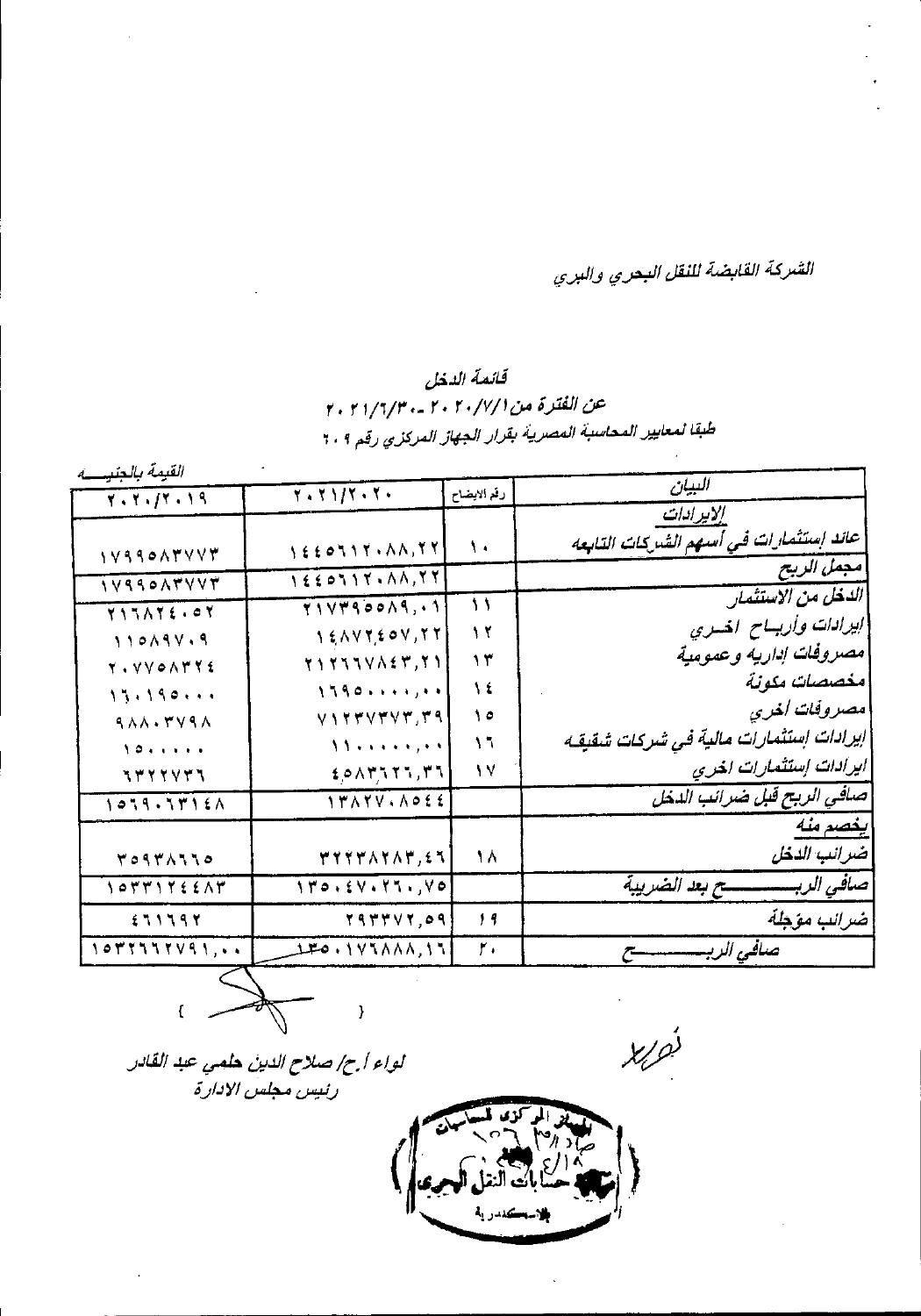الثيركة القابضة للنقل البحري والبري

 $\mathcal{L}_{\mathcal{A}}$ 

 $\mathbf{r}$ 

| القيمة بالجنيسسه            |                      |                                 |                       | قلتمه المركز المالي للشركة القابضة في ٢٠٢/٦/٣٠ اطبقا لمعايير المحاسبة المصرية بقرار الجهاز المركزي رقم ٢٠٩ |
|-----------------------------|----------------------|---------------------------------|-----------------------|------------------------------------------------------------------------------------------------------------|
| سنه العقارئه                | كلى                  | جزنى                            | رقم                   |                                                                                                            |
| $Y - Y - Y - 14$            |                      |                                 | الايضاح               | البيان                                                                                                     |
|                             |                      |                                 |                       | الأصول غرر المتداولة                                                                                       |
|                             |                      |                                 | ٦                     | <u>اصول نابنه</u>                                                                                          |
| <b>TAIATISY</b>             |                      | <b>TATA-105.56</b>              |                       | الأرا <del>ميسيسيسي</del>                                                                                  |
| EVTSOEVT                    |                      | 0.344.19.77                     |                       | مبال                                                                                                       |
| 16137                       |                      | <b>TTTIV, IA</b>                |                       | آلات ومعسسسسسسسدات                                                                                         |
| 111.717                     |                      | <b><i>IFAITTY, YO</i></b>       |                       | ومعانسيسسطى تقسيستنسط                                                                                      |
| 10780917                    |                      | <b>SOTTAIN V</b>                |                       | أثاث ومعسسسسسسدات مكاتب                                                                                    |
| 18717777                    |                      | 1.1111111777777                 |                       |                                                                                                            |
|                             |                      |                                 | T                     | <u>مشروعات نحت النفلية</u>                                                                                 |
| VATTIEV                     |                      | Y I TYOOV; I V                  |                       | تكوين إستثمــــــــــــــــــــاري                                                                         |
|                             | <b>TITTOOV, IV</b>   |                                 |                       |                                                                                                            |
|                             |                      |                                 | ۳                     | إستثمارات طويلة الأجل                                                                                      |
| VTJOAOO                     |                      | VTLOADD,IA                      |                       | استثماراته طاريسسيسسمه                                                                                     |
| <b><i>ITVIAIAITV</i></b>    |                      | ١٣٦١٨١٦٥٢٠,٧٠                   |                       |                                                                                                            |
| <b><i>TYOLYS.S.L</i></b>    |                      | $\mathbf{A}$ , and $\mathbf{A}$ |                       | اصمحان استثمارات لشركات تتبعه هل درسة                                                                      |
| 197931APY                   |                      | 1858-197-155                    |                       | إستثمارات أسهم شركات شقيقت ( يعا خصم مغصص، ١٠٠٠٠٠ )                                                        |
| 0.01111                     |                      | $\bullet$ , $\bullet$ $\bullet$ |                       | اضمعلال استثمارات لشركات شكيلةمعل دراسة                                                                    |
| 01.117111                   |                      | 0.51177777774.4                 |                       | إستثمارات النهم ش مشتركة(يعد خصم مكعلس) + Thill }                                                          |
| <b>ITTLEVAT</b>             |                      | <b>ITTIEYAT . V</b>             |                       | فيتثمارات أسهم شركات أجلسهه                                                                                |
| 1.                          |                      | <b>TIA</b>                      |                       | إستثمارات أسهع شركات الحري                                                                                 |
| <b>TTAIETA.</b>             |                      | <b>TTASENAL, </b>               |                       | وثقق ستنوى مصر للتمويل والاستثمار                                                                          |
| つくどくてどその                    |                      | 0.5199770, 11                   |                       | مقات حترمي سمسمه                                                                                           |
| 1914269421                  | TO05  11A£,07        |                                 |                       |                                                                                                            |
| $X \cdot Y Y 0 Y 1 A Y 1, $ | <b>T33133A6+0,85</b> |                                 |                       | <u>مجموع الأصول غير متداولة(١)</u>                                                                         |
|                             |                      |                                 |                       | الأصول العتداوله                                                                                           |
| <b>11410</b>                |                      | <b>PODOS YA</b>                 |                       | مغزن الوقود والزيبوت وقطع الغياروالمهمسسسات                                                                |
| <b>T+08757516</b>           |                      | <b>IYYIIVA-AE, LA</b>           | $\bullet$             | ھىيايات مەيئە لەي شركات زىم سىر مەسى (٩٢٠٤١٠٢٠)                                                            |
| <b>SACOS</b>                |                      | <b>۱۷۳۰٤٥,۴٦</b>                |                       | حسابات منبئه لدي المصالح والهبنات                                                                          |
| <b>A10500TT</b>             |                      | ATYY, 0.1, YY                   | ۰                     | إيرادات مستحقسه التحصيل إبد عسم مغسس ٢٠١٧٠٨١٧,٠١                                                           |
| <b>TIVATO</b>               |                      | 184.74.20                       |                       | مصروفات منفسسوعه مقتمسيسا                                                                                  |
| <b>IA.AT. FOL</b>           |                      | 11871117                        | ٦                     |                                                                                                            |
| 10                          |                      | $\mathbf{r} \cdot \mathbf{r}$ . |                       |                                                                                                            |
| TEVOLYSY                    |                      | والقرارة                        |                       |                                                                                                            |
| YYto.y.                     |                      | $\mathbf{h} \in \mathbb{R}$ is  |                       | حسلبات داننه للمصالح والهبلات(منين)                                                                        |
| TO . MYMEE11                | 1971087078,79        |                                 |                       |                                                                                                            |
|                             |                      |                                 | Y                     | نفديه بالبنوك والصندوقي                                                                                    |
| 171750.573                  |                      | <b>SANTIALIEV,EL</b>            |                       | ودائع بالبنوك لأجل وباخطار سابق                                                                            |
| 77747717                    |                      | ٦٥٦١٩٢٢٢,٦٥                     |                       | حسابات جاريســـــــــــــــه بالبنوك                                                                       |
| 1881167101                  | 1909899981,10        |                                 |                       |                                                                                                            |
| <b>ETTEAVVIIE</b>           | <b>*************</b> |                                 |                       | مجموع الأصول المتداوله(٢) ۾ فا                                                                             |
| <b>Arial.ille</b>           | 100000.170, 17       |                                 |                       | اجمالي اصول (٢٠١)۔ 6                                                                                       |
|                             |                      | ينقل الميحوى                    | بالراء المستجملان يأه | ا الی                                                                                                      |